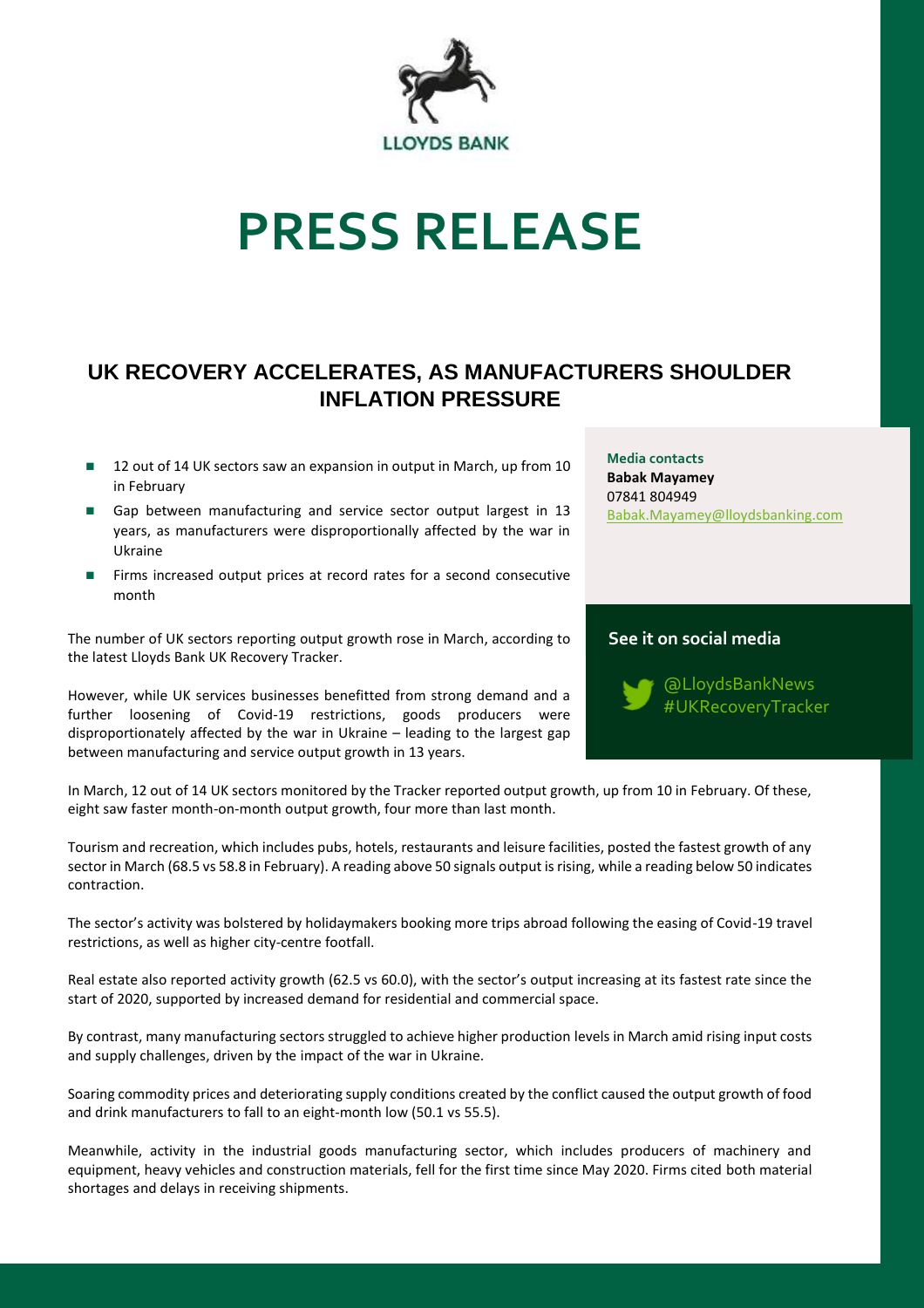

#### **Manufacturers bear the brunt of cost inflation, as businesses across the economy raise prices**

Cost inflation rose across the economy for the third month running in March, with the Tracker's Input Price Index registering a reading of 82.2 for the UK, its second-highest on record and only lower than the outturn recorded last November.

Manufacturers bore the brunt of rises in energy, shipping and raw material prices, posting a reading of 85.3, compared to 81.6 for services businesses. Cost inflation was most acute among food and drink manufacturers, which registered a reading of 94.3 – the sector's highest reading on record.

Meanwhile, manufacturing new order volumes grew at their slowest rate in 14 months.

Together, these factors contributed to the largest gap between the manufacturing (51.8) and service sectors (62.6) output indices since 2009.

#### **Price increases more frequent across the economy**

UK companies also raised their prices at an unprecedented rate for a second month in a row in March, with the Tracker's Prices Charged Index increasing by three points from February to 68.3.

As well as highlighting higher prices, the Tracker data also suggests that firms are now raising prices more frequently than they have in the past.

Nearly two-thirds (58%) of technology equipment manufacturers reported an increase in prices charged to customers in March, compared to the pre-pandemic 20-year average of 8% per month.

Similarly, 50% of both food and drink manufacturers and transportation firms reported a rise in their charges during March, compared to long-run averages of 14% and 13% per month respectively.

**Jeavon Lolay, Head of Economics and Market Insight at Lloyds Bank Commercial Banking, said:** "The end of Covid-19 restrictions in England have given consumer-facing services businesses a boost. Tourism and recreation posted the fastest growth of any UK sector in March. However, while demand remains buoyant, unfortunately the latest wave of Covid-19 infections has caused major disruption to travel plans.

"Alongside labour market shortages, the unrelenting pressure from rising costs represents another major challenge for most UK businesses. Both service and manufacturing firms face higher inflation, in part driven by the ongoing war in Ukraine – a factor that is weighing particularly heavily on manufacturing activity.

"The Tracker shows that more businesses are raising prices, likely as a direct effort to help offset higher input costs. All eyes will be on how sustained and widespread this trend will be in the months to come.

"The Bank of England has already presided over three consecutive rate rises in recent months and faces a difficult decision next month with spiralling inflation coinciding with a less favourable outlook for growth."

#### **ENDS**

#### **Notes to Editors**

Working with S&P Global, the Tracker provides unique insight into the shape and pace of the UK's recovery from the disruption caused by COVID-19.

#### **Methodology**

The Lloyds Bank UK Recovery Tracker includes indices compiled from responses to S&P Global's UK manufacturing, services and construction PMI® survey panels, covering over 1,500 private sector companies.